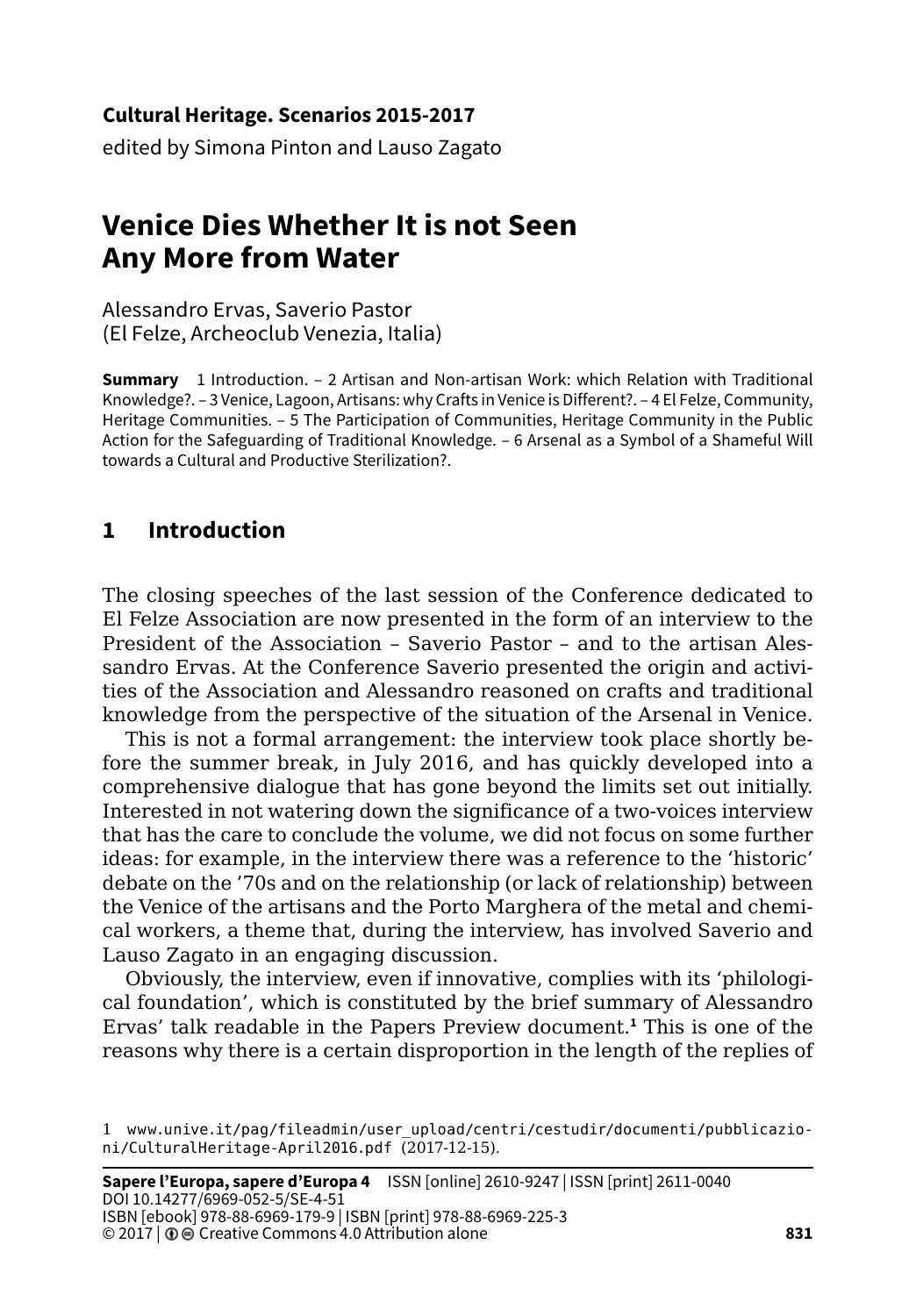the two respondents; the other reason is due to Saverio's choice to leave ample space to Alessandro, simply jumping into the discussion from time to time with sharp references to (harsh) aspects of the ongoing reality. This spontaneously arisen game of roles has witnessed the complicity of the coeditors, in the hope to have contributed to the better understanding of the topics on CH under current investigation.

#### **2 Artisan and Non-artisan Work: which Relation with Traditional Knowledge?**

**Saverio**: The character of the artisan – a figure mystified and used in very different ways and fields – is a 'amoebic' figure, that is differently described in time, depending on how much and how it is used in a speech.

The rules on craftsmanship that qualify the figure of the artisan-entrepreneur put quantitative limits to the traditional artisan company. But are we dealing with real artisans? Just think to an industrial product made by 'a battalion of contractors'.

**Alessandro**: The craftsman has a conscience and knowledge of his craft, he holds a story, he comes from a millennial history, and has historical skills and competencies. The expertise comes from either the empirical experience or the very structure of the work, the craftsman starts from an idea, elaborates how to concretize it and then realizes it, working as a part of a chain. The artisan works with style, he has knowledge and understanding over the material, knows how a material behaves in a certain environment and in certain conditions...

The artisan is like a tree, if he does not 'move-act' this is not out of laziness or ignorance (accusations that are often pronounced by the so-called 'ruling class') but he doesn't move 'simply' because he is rooted in a territory, it is part of his constitutive nature to live and operate in a particular place, respecting also the time of that place. The real craftsmanship is the expression of the culture and technologies of a territory, and similarly to trees, the artisan lives if the soil is not contaminated, and if environmental conditions allow his life to express and grow. The craftsmanship must therefore be distinguished from the 'productive activities' that stem from concepts and structural characteristics that are completely different and distant.

If we take away from an artisan the story, traditional techniques cultivated for centuries, the contact with the land, the relationship with the client, the creativity and, not least, the 'business risk' inherent in his work, he becomes a simple 'labourer'. He becomes a 'professional figure' with no geographical significance, and without historical ties with the territory, a figure who can be moved anywhere in the world. This process could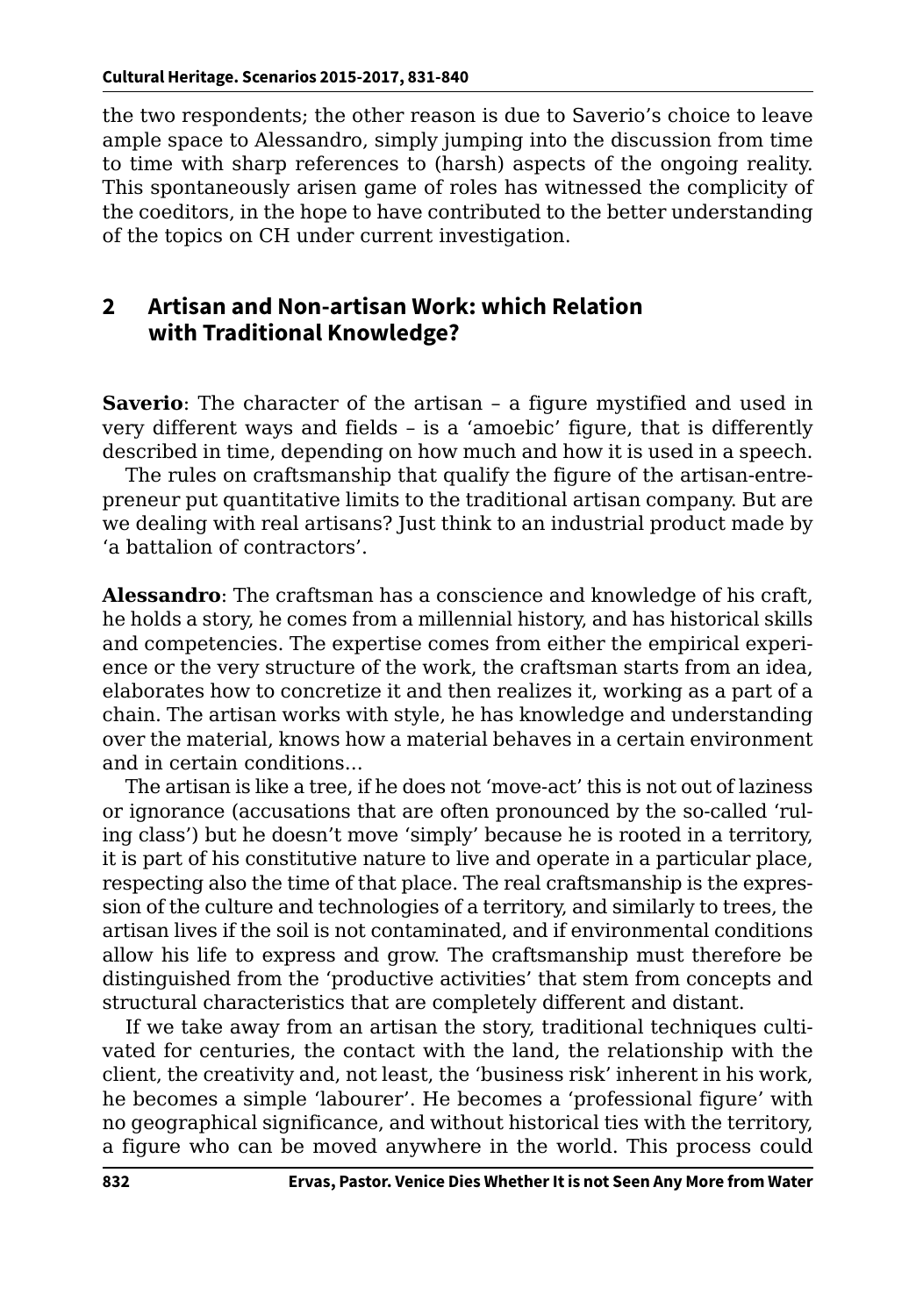legitimize the relocation and trigger mechanisms of impoverishment and destruction of competencies and skills, that is to *sterilize his being and his work*. Today, perhaps as never in history, to survive, the craftsman/ artisan needs to preserve his cultural identity, and must look around with the awareness of how the craftsmanship is a 'fact of culture', turning to those 'cultural heritage's scenarios' that surround him.

**Saverio** (intervening): [...] in addition to the fact that the artisan has also to gain a minimum salary, he must 'bring home the bacon' to survive.

The definition of who is an artisan provided by Alessandro is very high and also selective. However it clashes with the definition given by the Chamber of Commerce that distinguishes the artisan-artist and artisancraftsman. It is commendable the effort to provide a high-definition of artisan, close to the notion of medieval crafts: in those days, the craftsman was effectively an artist. On the other hand, in the news and advertising on TV, often the 'artisan person' is considered a rudimentary, scratching being (i.e. a commonly used expression is the "hand-crafted bomb", to indicate a bomb that is created by a 'non-professional person'). The fatigue of an artisan's work, understood as both physical and mental fatigue, but also as a daily effort to acquire the practical experience and the necessary knowledge, as mentioned by Alessandro, is not adequately considered and valued.

In the definition of who an artisan is, the aspects of costs and prices of the product should also be taken into account: the final price is defined by the cost of materials often not easy to find due to their quality, by the heavy start-up costs and the added asset of the artisan's experience is not adequately calculated and included.

One question may rise: who is an artisan more than another artisan? Should we graduate the professional expertise?

An example concerns the use of plywood in the gondola's construction, it shows that even among the artisans themselves different perspectives exist. On the one hand, some craftsmen are linked to the traditions and traditional practices that recall the dangers brought by innovations and connected to the lost of ancient knowledge; on the other hand, there exist artisans who believe in innovation and consider the other artisans' choices as anachronistic and dangerous for the development of the traditional knowledge and practices.

**Alessandro**: To remain on the issue of traditional knowledge, looking at the history of the traditional practice and expertise, the process of innovation has always been done by addition/accumulation. If you look at the history of technology in the applied arts, a generation never decided to cancel anything that previous generations created (Sennett clearly catches this point well). Today the reverse is occurring: those looking to maintain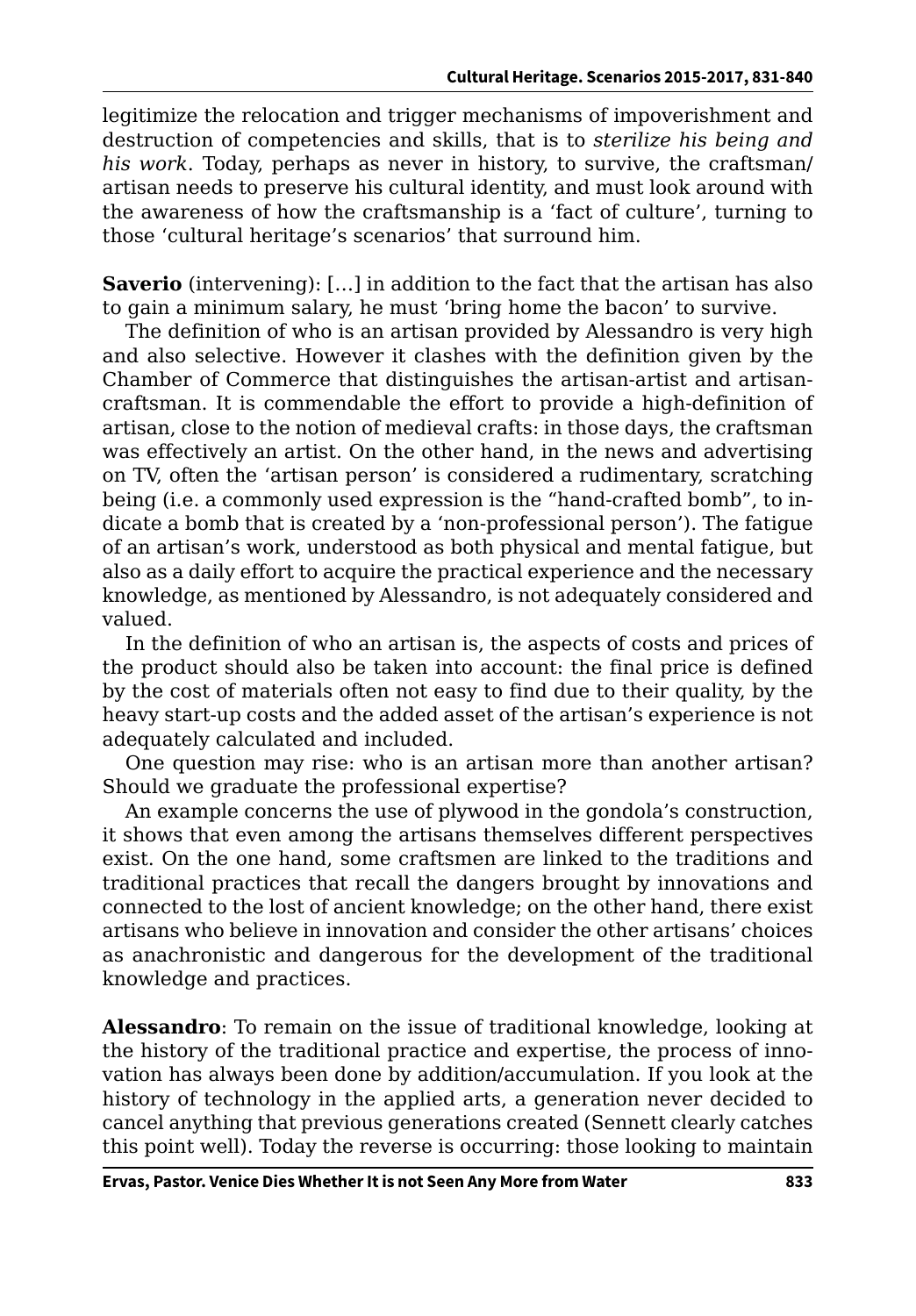a learning 'logic' by addition rather than replacement are tipped as 'mad'. The question is that often the focus is only on the outcome so, for example, if the goal is to get the iron for the gondola, that iron can be realized also by a 'control-set machine'.We must recognize the worth value of manual skills in order to avoid the risk of losing the 'additional logic'. The *ratio* behind the struggle to preserve the traditional techniques is not a dull attachment to the past, but a philosophical logic as well as a tangible and economic approach.

**Saverio**: Technologies are helpful, but experience and manual skills make the artisan as much competitive as those who use serial machines: as a consequence, the latter often have to fix a higher price for their goods than those decided by craftsmen using the traditional manual techniques.

# **3 Venice, Lagoon, Artisans: why Crafts in Venice are Different?**

**Alessandro**: The specificity of Venice is due to many factors. First, the necessity to move from truck-based transportation to the boat-based system has discouraged several companies to settle their offices in the island's territory. The unique architecture of Venice requires various types of *maestranze*. Those *maestranze* existed until when commissions required them. Now, workers for *maestranze* arrive from all around the world without such expertise, an expertise that have dramatically been lost in the last 5/6 years. Venice went through an industrial revolution in which production companies developed also with an industrial character. The second industrial revolution, instead, didn't occur in the island; all manufacturers have turned to land and therefore craft activities have maintained and resisted up to 30/40 years ago. The Venetian craftsmanship, for example, was a construction industry based on quality building, it was a fine construction industry.

**Saverio**: Looking ahead, in order to safeguard the traditional Venetian knowledge, it would be necessary to take action. The first call is for the MIBACT and local institutions which are requested to start to play a different role. The establishment of a State school in which to cultivate certain skills is not enough if there is no guarantee on the generational change in the practice of traditional knowledge. The transfer of competencies and skills must be ensured. Then, local institutions should favour the demand for traditional know-how and goods produced by means of these traditional practices. Without a reasoned demand, the traditional knowledge can't be kept alive.

In addition, efforts should be directed towards the development of an 'experiential tourism' and not towards a mass-based tourism. The devel-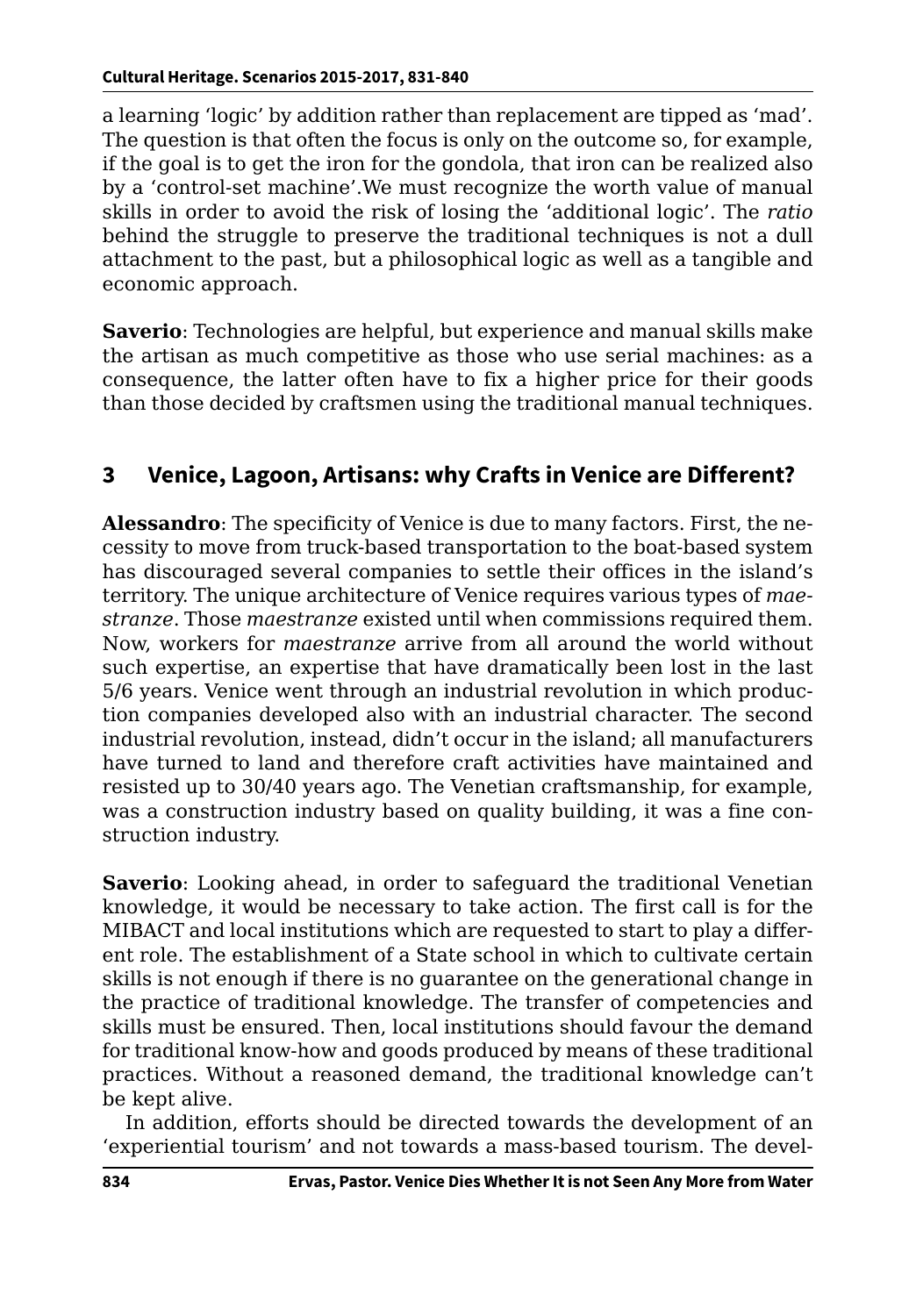opment of a more sensible and sustainable tourism can make a decisive contribution to encourage investments for the reconstruction of Venetian traditional goods, such as the rebuilding of historic boats inspired by the existing models. If intelligently conducted, the rebuilding process may become for tourists a reason to visit and enjoy the construction yard and its work, to favour the recovery of the areas historically used in the construction of vessels, to reactivate a local wood-based industry production be it non-industrial and environmentally friendly, to favour satellite activities not monopolized by large financial groups and to create a solid number of jobs. This would help to escape from a blackmail fed up by a touristic industrialized offer, even threatening the environment, whose purpose remains the increase in revenue regardless of any other value. Still, the target should also be the encouragement of awareness and education among people and, more generally, the building of cooperation and alliances with all other subjects making and nourishing the water's civilization, starting from gondoliers and sailors...

# **4 El Felze, Community, Heritage Communities**

**Alessandro**: El Felze is a 'mutual aid' community, created for mutual consolation with no political weight. For example, a law to protect Venice has been adopted to ban the use of coal and all open fires, including fires coming from the 'forge': if amounting to a certain size, the fires had to disappear. That law has thus *sterilized* a job; all the skills that old forgers could transmit have literally been 'burnt'. Who has acted *contra legem* has then preserved the knowledge, others have adapted their job to this new normative framework; in this way, in the iron-industry two generational rings have been lost. The job of a forger is gone, so the one has to turn to new craftsmanship competencies...towards the restoration or maintenance of metal, for example.

**Saverio**: The El Felze Association fails to be quite proactive and concrete. Many craftsmen don't think it is important to have apprentices; the model we propose is fascinating because it continues a story, but it doesn't seem to produce followers. El Felze came too late; many, too many masters have left the profession, often without followers since other working models seem to be more effective and more attractive: the refined handiness needs a lot of years of apprenticeship and this factor seems unacceptable to many young people. On the contrary, new technologies, and new materials, offer the mirage of a 'smart' good/product, and this can undoubtedly captivate more. The main problem is therefore: how to help the artisans in the preservation of traditional knowledge and how to involve institutions?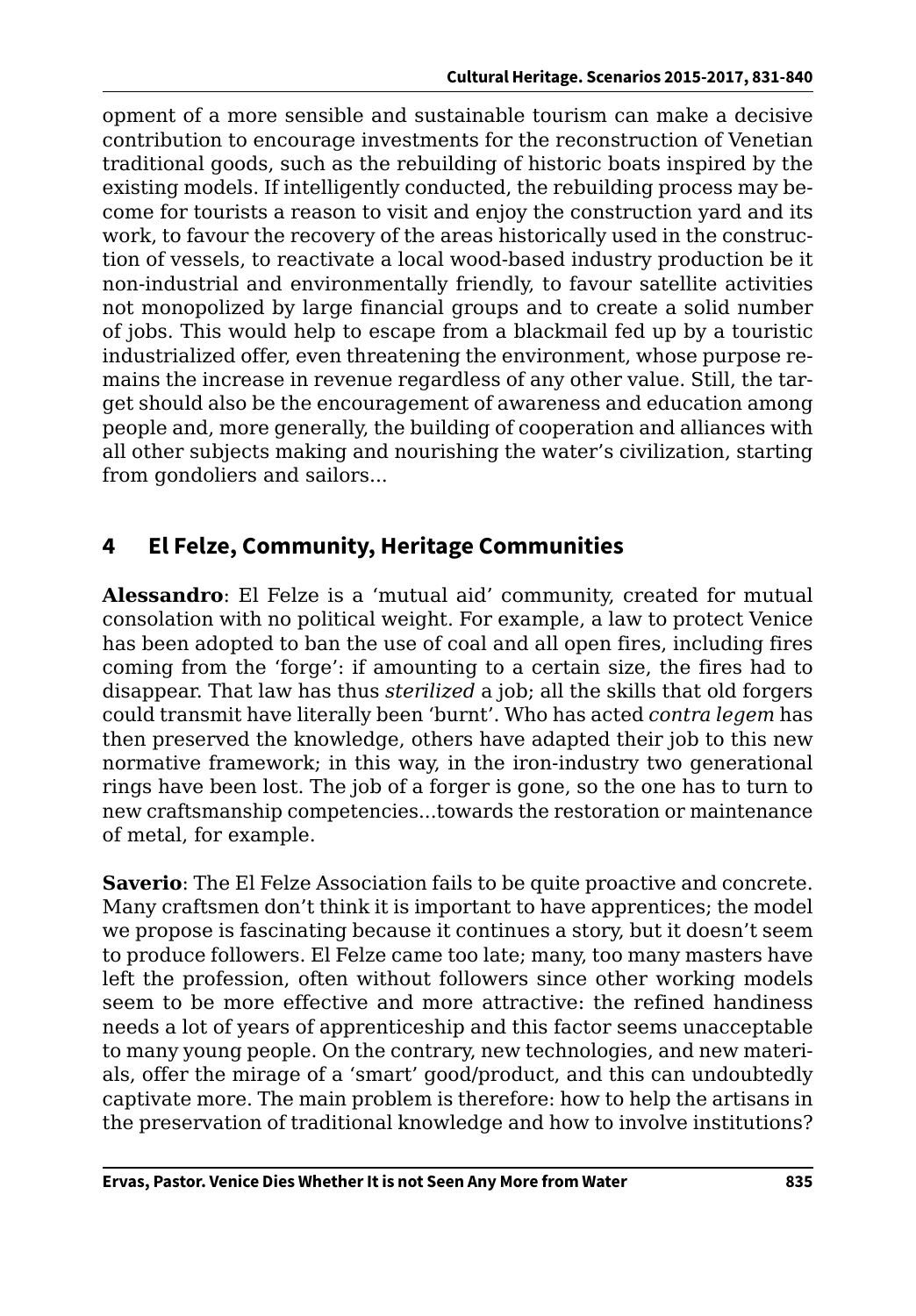**Alessandro**: We need judicious institutions. In addition there is an objective issue connected to the existing legislation. According to the legislation in force, some workspaces don't comply with environmental standards and this situation is not conducive to the training of new craftsmen and the transmission of knowledge. Moreover, the current legislation doesn't promise educational formulas that favour new learning and knowledge. A prime example of the interest (or even better of the lack of interest) of the politics towards these issues is the current status of the Opificio delle Pit etre Dure in Florence where the historic laboratories survive with extreme difficulties and where there exists the lock of the personnel's recruitment in the public administration. So, the precious generational change and the exchange of experiences between elderly and young people – that is at the basis of any transmission of traditional knowledge and practices – don't occur, even *ope legis*. So a jewel of our culture is forced to languish, skills and competitiveness are lost, also due to the pure ignorance coming from the side of politicians and the legislative power. The legislation is extremely punitive: it imposes a series of obligations to the extent that, at the end, the game isn't worth the candle. Indeed, the law often requires that apprentices go through an impossible series of medical tests. And to adapt the places to the required environmental and health parameters requires great investments, investments that can't be managed.

**Saverio**: Therefore, education must also concern the legislator's duties. A legislation that hinders us exists; on the contrary, we should be helped to hire people without risking too much and being able to guarantee them a fair salary. But to get these conditions, we need to have work, and to have work we need to have the market's demands.

For example, the Regulatory framework on Procurement should enhance the positive features of craftsmen, providing these entrepreneurs a concrete chance to be part of the production cycle. The need to create a market therefore is strongly linked to the education of politicians and legislators, but this educational wave should also include the possible buyers who have to be sensitized and adequately informed.

The key aspect of this process is to guarantee the existence of a town community worthy of this name: the institutions must safeguard those workers who decide to stay in the island city and the persistence of the production's poles. The problem is that the market doesn't rule nor feeds itself spontaneously, contrary to what is generally believed...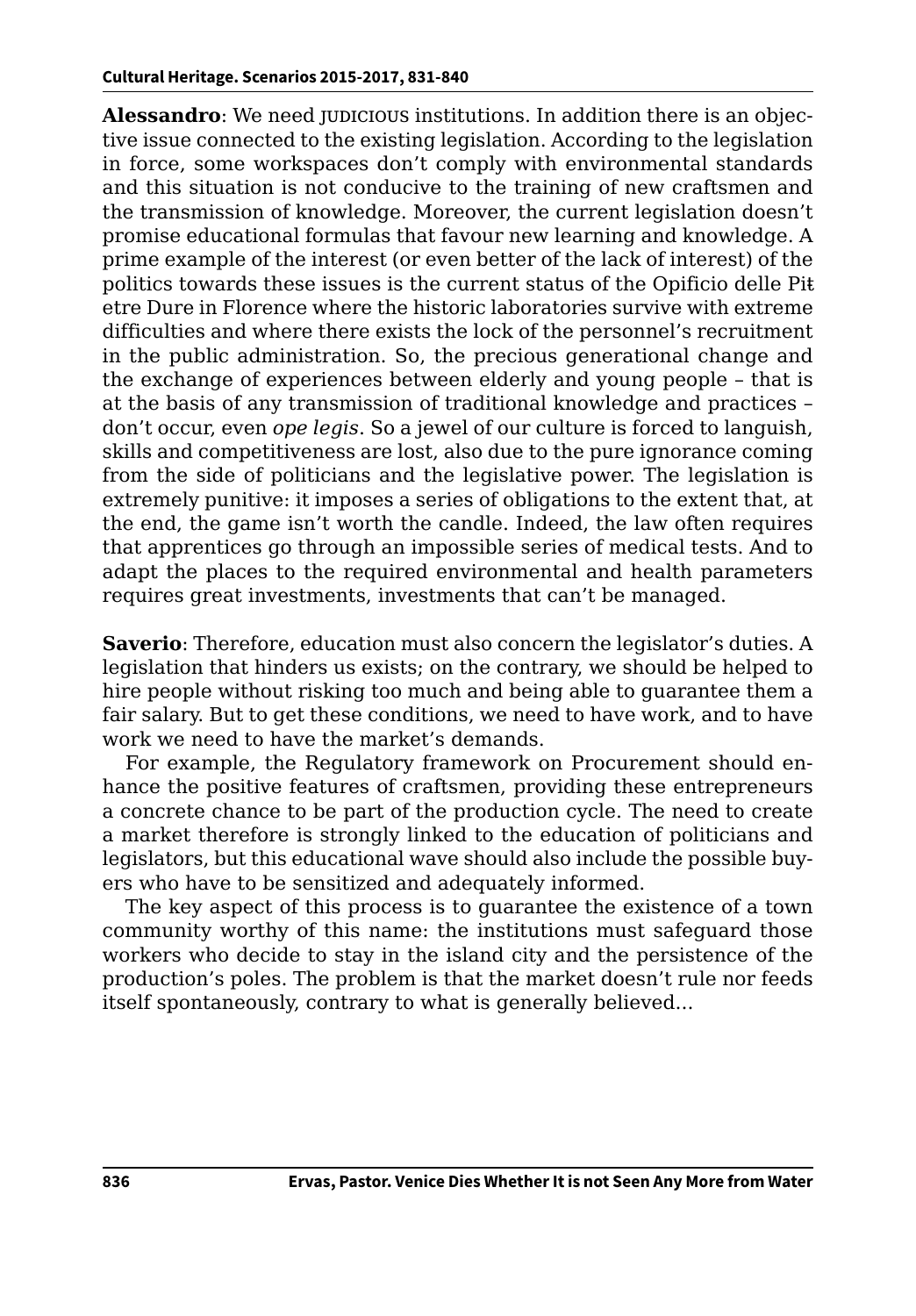# **5 The Participation of Communities, Heritage Community in the Public Action for the Safeguarding of Traditional Knowledge**

**Alessandro:** The participation of heritage communities can be ensured even paying attention to public works, in the sense that they should be provided with room for the usage and practice of certain traditional knowledge. The techniques are languages, they are not fossils.

Public institutions can and must make specific choices. Artisans can't participate in tenders built at the downwards. There must be institutional interest and willingness to spend more for products made through certain types of knowledge and practices, because there is the political interest to an effective safeguarding of local cultural heritage.

**Saverio**: A concrete problem exists: how to actively involve the communities. Heritage communities are clearly identifiable as an entity, but they are 'ephemeral'. In addition, there is a consistency problem: at emotional level, we have always found supporters, coming from very different social sectors, but then when concrete actions are requested, the enthusiasm gives way to 'sloth/indolence'. The politicians go across roads at the horizon of which the craftsmanship is an insignificant detail; indeed also the citizen/buyer prefers to focus on the price's analysis than on savour and on the quality of the product to buy... Therefore artisans are now like whiteflies.

**Alessandro**: Communities are established at an ideal level but then, in the transition from the concept to concrete action, everything falls apart.

## **6 Arsenal As a Symbol of a Shameful Will towards a Cultural and Productive Sterilization?**

**Alessandro**: The Arsenal has been a place where to work and where gather together. The Arsenal's destiny, as an issue, has been raised in a variety of ways. Over the years, also in a joined effort with other associations, a project that aimed to use its spaces to create a school of restoration was proposed. Italy lacks a centre of restoration of wet specimens, a benchmark for marine archeology as it is represented by the Opificio (Mill), like Venaria Reale. In Venice, specific centres on material of wetland archeology don't exist and it would be great to have one. There are places in the Arsenal that still maintain their constructive characteristic, which have a formal meaning: such as *la tesa alle nappe* and the *Fabbri*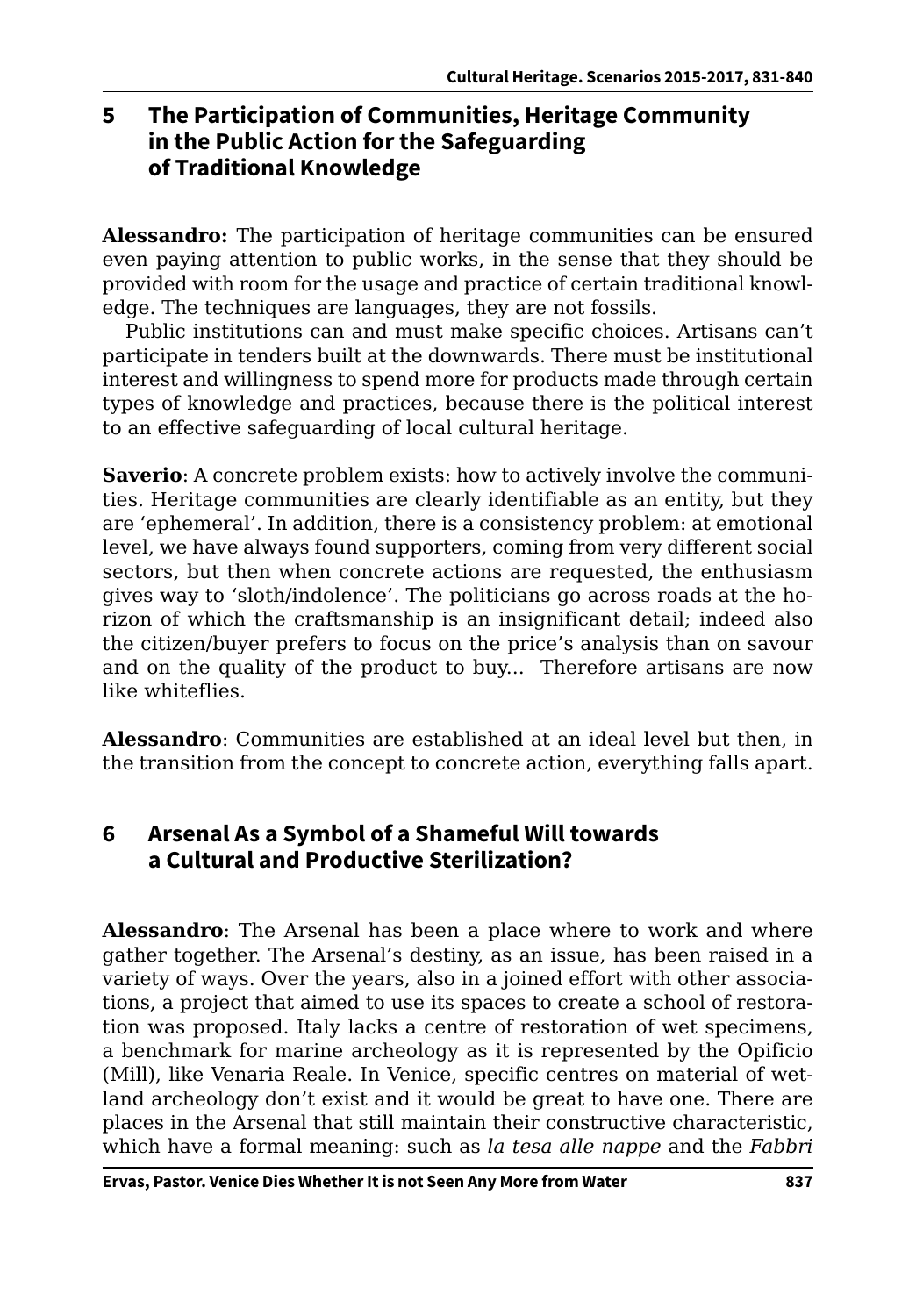workspace. These two places have held their own specific features and can be used without setting a huge project to support it.

Denying the evidence of the specificity of a place means to inhibit the potential contained in the same reason of its construction, to effectively subtract the place to a use consistent with its nature and to the values' preservation that the place itself embodies.

Therefore, it is not a fortuity if all projects aimed to reuse those areas and if the attention to the specificity of the place has been ignored or accused of being too complex to be realized or even boycotted: the truth is that a real scientific sterilization of places has been advanced. These places have been emptied of their machinery, floors and everything that characterized them from a point of view of industrial archeology, making them simple 'sale sites' defined by tables of costs so dear to the white cubes' lovers. A concrete proposal concerns the idea to make the Arsenal a tangible place for training, setting up real laboratories.

Just think to the value that could exists if a collaboration with the Biennale would be established.

Unfortunately, the institutions don't cooperate and don't take a stand, there is a mock concern from their side: the Arsenal Office of the Municipality of Venice, for example, has provided false information on the place. It asserted in writing that the Arsenal has been opened since the State property has been transferred to the Venice Municipality. On the contrary, it is the Military Navy that has managed the Arsenal, opening its doors to thousands of people and to the Venetian schools' students. This has been possible because of the collaboration with associations such as The Archeoclub, Venice office and the El Felze Association, as well as the Touring Club that in the Arsenal has organized events for thousands of visitors, starting from the celebrations for the 900th anniversary of Arsenal's foundation. There has been some edition of *Mare Maggio* and other initiatives organized by other Venetian associations... Therefore we have to say that the more readiness has come from the Military Navy.

Still, in the website of the company Arsenale spa (now in liquidation) and connected to the website of the Arsenale Office of the Venice Municipality, the only description of the Arsenal is nothing but a table with the indication of available surfaces (covered and uncovered areas) described by the respective volumes in cubic meters. This is nothing more than the formula used for selling industrial hangar anywhere in the world. Moreover, the Arsenale Office has drawn up a reuse plan of the places which further penalizes their specificity, to the point to eliminate the unique characteristics of these buildings.

**Saverio:** While the city government and Arsenal spa seem to plan questionable projects, several associations and citizens' movements came together forming a Forum (The Forum Future Arsenal) with the aim of bringing out